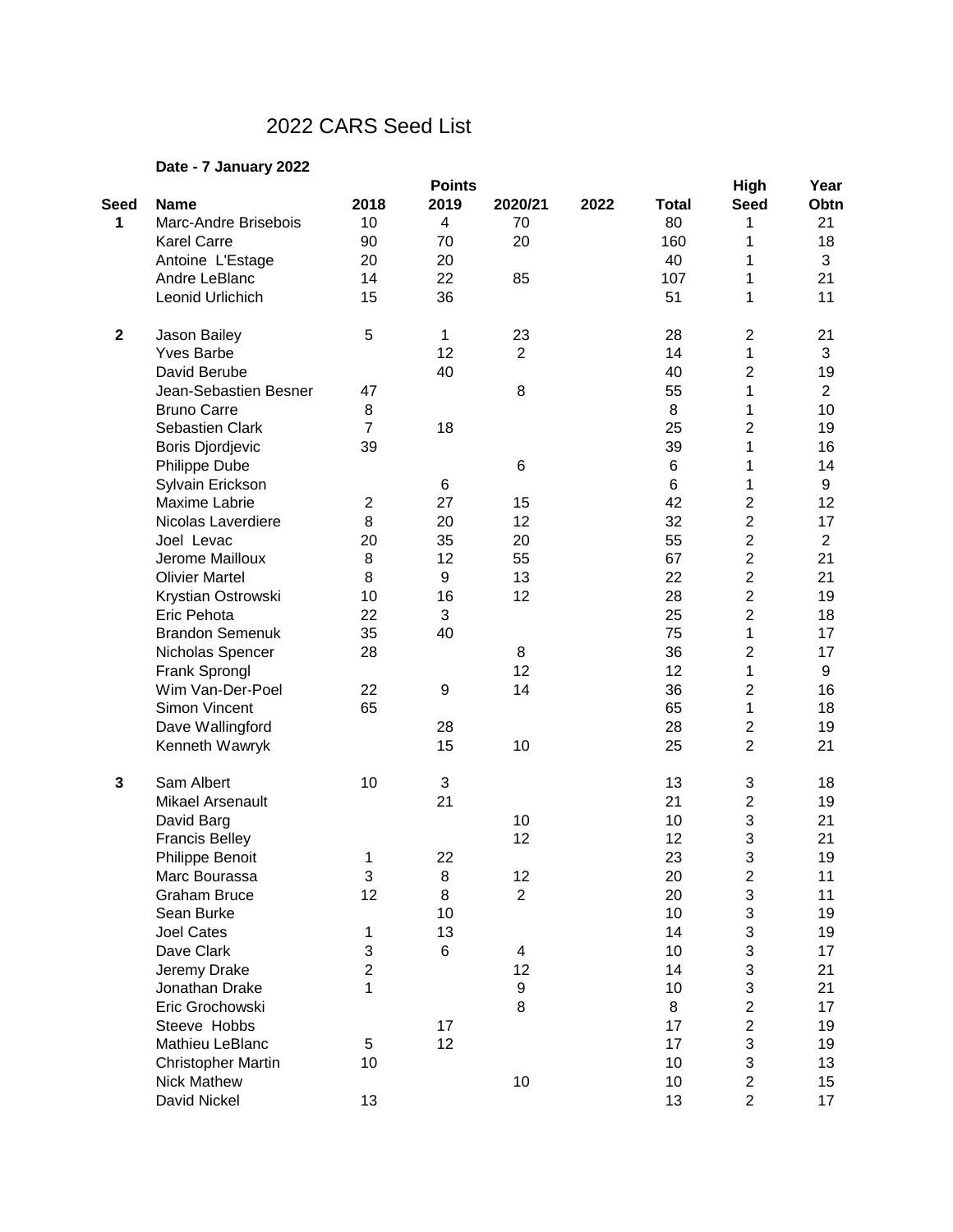|           | <b>Erik Potts</b><br>Kornelius Rempel<br>Nate Sikora<br><b>Ken Stanick</b><br>Mal Swann<br>Kyle Tilley                                                     | 3                                | 10<br>8<br>10<br>15          | 3<br>20                           | 10<br>11<br>10<br>18<br>20                                                                      | 3<br>3<br>3<br>$\overline{c}$<br>$\overline{2}$<br>3 | 19<br>21<br>19<br>19<br>95<br>21                   |
|-----------|------------------------------------------------------------------------------------------------------------------------------------------------------------|----------------------------------|------------------------------|-----------------------------------|-------------------------------------------------------------------------------------------------|------------------------------------------------------|----------------------------------------------------|
|           | <b>Vincent Trudel</b><br>Nick Wood                                                                                                                         |                                  | 6                            | 11<br>5                           | 11<br>11                                                                                        | 3<br>3                                               | 21<br>21                                           |
| 4         | Simon Aube<br><b>Matthew Ballinger</b><br>Rob Behan<br>Jean-Luc Bergeron<br>Yves Boudreau<br>Chris Braun<br>Kevin Brolin<br>Phillip Cherok                 | $\overline{2}$<br>$\overline{2}$ | 4<br>6<br>1                  | 3<br>6<br>4                       | 3<br>4<br>6<br>$\overline{2}$<br>6<br>$\overline{2}$<br>$\mathbf{1}$<br>$\overline{\mathbf{4}}$ | 4<br>4<br>4<br>4<br>4<br>4<br>4<br>4                 | 21<br>19<br>21<br>18<br>19<br>16<br>19<br>21       |
|           | Larry Clark<br>Ryan Cuddy<br><b>Martin Donnelly</b><br>Stu Ford<br>Alexandre Garceau                                                                       | 4                                | 1                            | 1<br>6                            | $\overline{c}$<br>$\overline{4}$<br>6                                                           | 4<br>4<br>3<br>3<br>4                                | 19<br>18<br>5<br>16<br>21                          |
|           | Chris Greenhouse<br><b>Charles Hammer</b><br>Stephane Hudon<br>Mark Jennings-Bates<br>Yvan Joyal                                                           |                                  | 3                            | 4<br>6                            | $\overline{7}$<br>6                                                                             | 3<br>3<br>4<br>3<br>4                                | 13<br>$\overline{\mathbf{4}}$<br>19<br>11<br>21    |
|           | Adam Kimmett<br>Dmitri Kishkarev<br>Alex Kouzmin<br>Hans Larose                                                                                            | 6                                | $\overline{\mathbf{c}}$<br>6 | 7                                 | 6<br>$\overline{c}$<br>6<br>$\overline{7}$                                                      | 4<br>3<br>4<br>4                                     | 18<br>$\overline{7}$<br>19<br>21                   |
|           | <b>Brandon Liang</b><br><b>Andrew Miller</b><br>Alexandre Moreau<br>John Munroe<br>Rejean Perron                                                           | 6                                | 1                            | 8<br>$\overline{\mathbf{4}}$<br>4 | 6<br>8<br>$\overline{4}$<br>1<br>4                                                              | 3<br>4<br>4<br>4<br>4                                | 18<br>21<br>21<br>14<br>21                         |
|           | <b>Francois Rioux</b><br>Rob Sanders<br>Margaret Sharron<br><b>Jim Stevens</b><br><b>Gary Sutherland</b>                                                   |                                  | 4                            | $\overline{c}$<br>3<br>3<br>1     | $\overline{2}$<br>4<br>3<br>3<br>1                                                              | 4<br>4<br>4<br>4<br>4                                | 21<br>19<br>21<br>21<br>21                         |
|           | Tony Torchia<br>Cos Willink                                                                                                                                |                                  | 8                            | $\overline{c}$                    | 8<br>$\overline{2}$                                                                             | 4<br>$\overline{4}$                                  | 19<br>20                                           |
| <b>5A</b> | Philip Bergman<br>Pascal Besse<br>Matt Bobyn<br><b>Emmanuel Cecchet</b><br>Haowen Chu<br>Patrick Cyr83<br>Tanveer Deen<br>Daniel Downey<br>Mathieu Dupelle |                                  |                              |                                   |                                                                                                 | 5A<br>5A<br>4<br>5A<br>5A<br>5A<br>4<br>5A<br>4      | 19<br>21<br>13<br>21<br>19<br>18<br>16<br>18<br>17 |